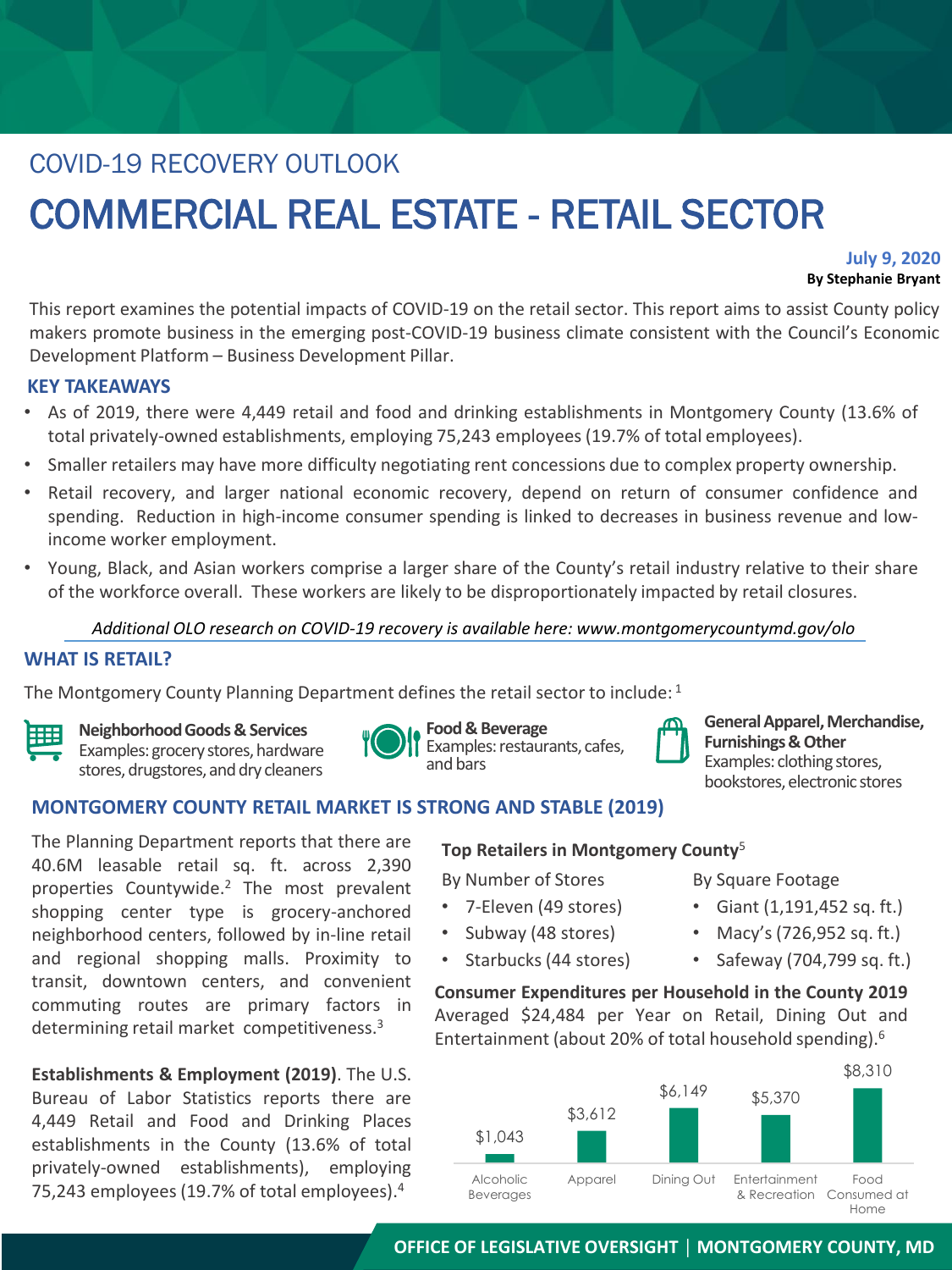## **COVID-19 RESULTS IN RETAIL SECTOR JOB LOSSES AND NONPAYMENT OF COMMERCIAL RENTS**

Retail contributes \$2.6 trillion (25%) to annual GDP, supporting 52 million jobs. <sup>7</sup> Due to COVID-19, an estimated 25,000 stores could permanently close, with approximately 50% to 65% of closures occurring in malls. S&P Global reports 30% of retail companies had a credit rating that indicated a 50% chance of defaulting on debts.<sup>8</sup>

| <b>Retail</b>                                                                                                                    | Employment (March-May National Retail Employment (in the thousands) |              |              |            |                                |                 |
|----------------------------------------------------------------------------------------------------------------------------------|---------------------------------------------------------------------|--------------|--------------|------------|--------------------------------|-----------------|
| 2020)<br>May, employment rose<br>- In                                                                                            |                                                                     |              |              |            | <b>Change from Change from</b> |                 |
| in<br>retail<br>sharply<br>and<br>food                                                                                           |                                                                     |              |              |            | Apr. 2020-                     | May 2019-       |
| establishments reflecting re-opening                                                                                             |                                                                     | <b>March</b> | <b>April</b> | <b>May</b> | <b>May 2020</b>                | <b>May 2020</b> |
| policies. Employment in retail trade                                                                                             | <b>Retail Trade</b>                                                 | 15.587       | 13.301       | 13.669     | 368                            | $-1,950$        |
| rose by 368,000, after a loss of 2.3M<br>in April. Employment in food services<br>and drinking places rose by 1.4M. <sup>9</sup> | <b>Food Services &amp;</b><br><b>Drinking Places</b>                | 11.670       | 6.251        | 7.622      | 1,371                          | $-4.403$        |
|                                                                                                                                  | Source: U.S. Bureau of Labor Statistics                             |              |              |            |                                |                 |

## **Retail Rent Concessions and Nonpayment (Trends from March 2020 – June 2020)**

Landlords rely on rent payments to pay property taxes, operating expenses, and debt service (mortgages). Commercial properties are typically owned by a group of investors (e.g., life insurers, real estate investment trusts (REITs) and investors in commercial mortgage-backed securities (CMBS)), with dozens of loans grouped together. 10

Over half of commercial rents were unpaid (58.6%) and 10% of loans for retail properties were 30 days past due in May.<sup>11</sup> National retailers either stopped paying rent or negotiated rent concessions during COVID-related closures. Ross Stores and TJ Maxx stopped paying rent, along with Bed, Bath, and Beyond; Famous Footwear; H&M; AMC and Regal Theaters; and gyms, like 24-Hour Fitness. Starbucks paid May rent but requested rent concessions starting June 1<sup>st</sup> and continuing for 12 months.<sup>12</sup>

As a result, landlords may issue rent defaults in order to preserve legal rights. In June, Simon Property Group, the largest mall property owner in the U.S., sued Gap (owner of Old Navy and Banana Republic) for \$66M in unpaid rent for April, May, and June.<sup>13</sup>

## **Commercial Real Estate Impacts**

- Store closures, including mall anchors, may invoke co-tenancy clauses in retail leases, allowing tenants to request rent reduction or abatement or lease termination– potentially affecting retail vacancies . 14
- REIT sectors retail, lodging, and residential have a higher probability of suffering losses compared to other sectors that may be more recession resilient (such as data centers or grocery-anchored retail). Further, delayed rent collections may impact REIT redevelopment projects necessary to attract new retail tenants. <sup>15</sup>
- Most properties are owned by groups of investors, who collect rent through special servicers. Special servicers make money through extra fees and penalties, giving them little incentive to negotiate rent deferments. This has a greater impact on small business owners, who may not know who they need to contact regarding such negotiations.<sup>16</sup> For OLO's COVID Recovery Outlook Small Business Report, see [https://www.montgomerycountymd.gov/OLO/Resources/Files/2020%20Reports/COVID-19Recovery-SmallBusinesses.pdf](about:blank)

## **Other Jurisdiction Actions to Assist Rent Negotiations**

- The DC Council passed emergency legislation in May requiring commercial retail landlords to agree to rent payment plans; the California legislature is considering a bill that would force landlords to negotiate with retail (and office) tenants whose revenues were impacted by COVID or be released from the lease without penalty. 17
- The Federal Government revised the Paycheck Protection Program to increase the loan amount that could go towards rent, interest on mortgages, and utilities from 25% to 40% (60% of the loan must fund payroll expenses). 18
- The Federal Reserve purchased \$9B in CMBS and stated that banks would not be penalized for offering concessions. 19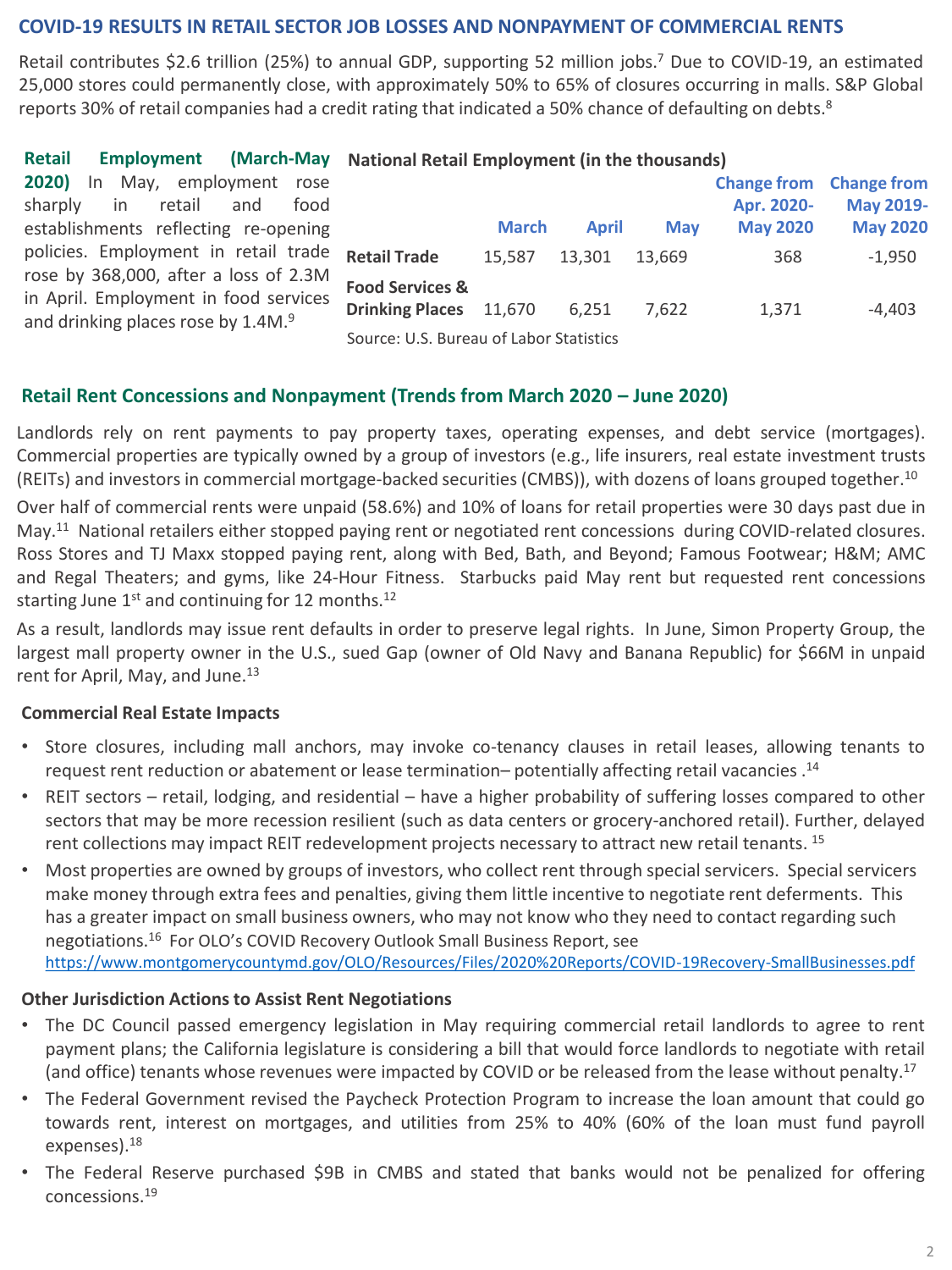## **INCREASES IN NATIONAL CONSUMER SPENDING IN MAY DROVE RETAIL SECTOR GAINS**

The U.S. Census reports monthly retail sales trends, including for food and drinking establishments.<sup>20</sup> Census publishes total sales and percent change for the reporting month as well as year-to-year change. From April to May 2020, U.S. retail sales increased 17.7% to \$485.5B, following a three-month period of decline due to COVID-19 restrictions. The largest month-to-month gains were experienced by clothing and furniture stores.<sup>21</sup> Despite gains, sales are down compared to May 2019 for Retail Trade sales (-1.4%) and Food Services and Drinking Places (-39.4%).<sup>22</sup> In comparison, consumers took about six weeks after the 9-11 terror attacks and about six months after the 2008 market crash to resume spending. Comparatively, after 9-11 and the 2008 recession, consumers tended to trade-down in the restaurant sector, seeking more affordable restaurants. During the current pandemic, there has been was no opportunity to trade-down, so spending transferred to grocery stores. 23

## **HIGH-INCOME EARNERS CUT SPENDING, BUSINESS REVENUES FELL, AND LOW-WAGE JOBS WERE LOST**

Opportunity Insights, based at Harvard University, utilized consumer spending to evaluate economic recovery post-COVID-19 and the impact of spending reductions on businesses and workers. Data reveal that almost all of the national reduction in GDP came from a reduction in consumer spending. <sup>24</sup> Nationally, total consumer spending in the U.S., as of June 17, 2020, decreased 8.6% compared to January 2020. Further, a reduction in consumer spending among high-income households is tied to larger decreases in small business revenues and low-income worker employment in high-rent ZIP codes.<sup>25</sup> Key findings from the study include:

- **High-income households reduced spending as the pandemic spread.** As of May 31st , two-thirds of total reduction in credit card spending since January came from households in the top 25% of income distribution; households in the bottom 25% continued to spend at pre-pandemic levels.
- Small businesses in high rent ZIP codes lost more than 70% of their revenue due to reduction in high**income household consumer spending.** Small business in low rent ZIP Codes lost 30% of revenue when COVID-19 hit.
- Nearly 70% of low-wage workers working in high-rent ZIP codes lost their jobs compared with 30% in low**rent ZIP codes**. As businesses lost revenue, they laid off employees, particularly low-income workers. These businesses not only laid off more low-wage workers, but also posted fewer jobs as economies re-opened.<sup>26</sup>

# **NATIONAL RETAIL RECOVERY DEPENDS ON CONSUMER HEALTH CONCERNS & TECHNOLOGY INTEGRATION**

In comparing States that re-opened in April to those that waited until the end of May, Opportunity Insights found that the fear of COVID-19, not the orders restricting business activity, was the primary cause of reduced economic activity and job losses. Retail spending increases are tied to receding health concerns.<sup>27</sup> Survey data show consumers will not resume spending until they feel it is safe to do so, both physically and financially.<sup>28</sup> As of June, only 47% of shoppers feel comfortable shopping in person.<sup>29</sup> Retailers with strong technology integration will have quicker recovery, especially when shoppers are hesitant to spend long amounts of time in any store.<sup>30</sup> Researchers noted that in the long term, the only way to drive recovery is to invest in public health efforts that restore consumer confidence and spending.<sup>31</sup> The following outlines three retail business practices.

## **1. HEALTH & SAFETY**

- For restaurants, it is estimated that reopening would cost between \$15K and \$30K (depending on size of operation) to cover costs of restocking the kitchen, purchasing personal protective equipment, and retraining staff.<sup>32</sup> Nearly 41% of restaurant owners said the slow return of customers will be the biggest challenge to re-opening.<sup>33</sup>
- Shoppers expect to see visible changes in stores to reflect health and safety standards. Examples include dissemination of safety practices; in-store audio reminding of protocols; plexiglass shields; hand sanitizer; and employees wearing masks.
- Even with changes, retailers and restaurants need to offer multiple ways for consumers to engage pick-up, curbside, delivery, ship-it, and online promotional activities.<sup>34</sup>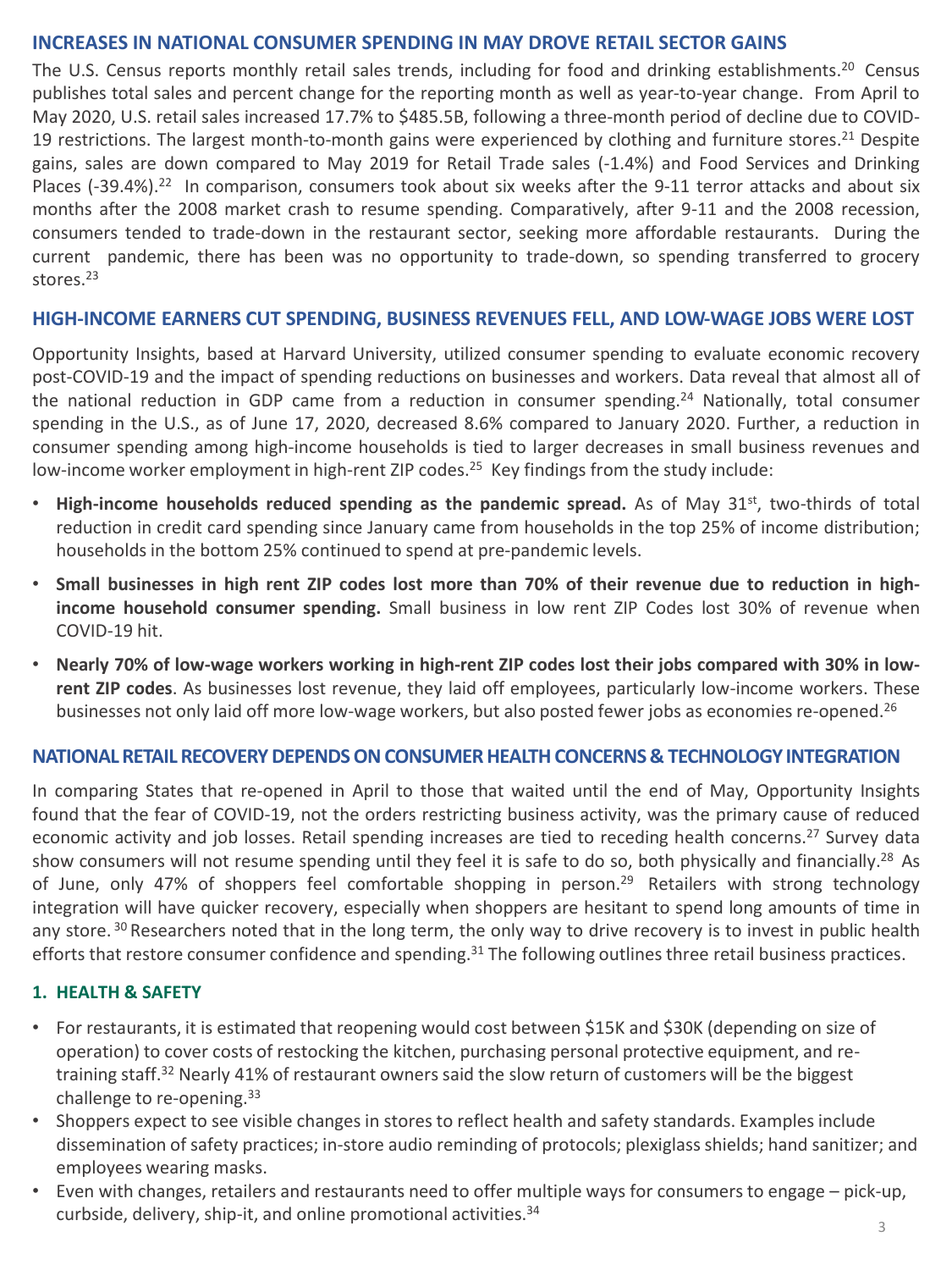## **NATIONAL RETAIL RECOVERY DEPENDS ON CONSUMER HEALTH CONCERNS & TECHNOLOGY INTEGRATION CONT'D**

### **2. MOBILE PAYMENT**

- Use of cash plummeted during the pandemic due to safety concerns as consumers' use of mobile payment increased.
- PayPal added an average of 250K new accounts per day in April 2020, with 325M accounts worldwide , up from 277M a year ago. One-half of accounts are in the U.S. 50-plus age group is the fastest growing demographic using the payment system.<sup>35</sup>
- The rise of mobile payment disproportionately affects US consumers who do not have a bank or credit card account and those that rely on alternative financial services (e.g., check cashing and paycheck advance services[\). These consumers are more likely to have lower income, less edu](about:blank)cation, and be in a racial and ethnic minority group.<sup>36</sup>

### **3. E-COMMERCE**

- Online shopping accounts for 10.7% of retail sales. Since COVID-19, surveys have shown that consumers purchased more items online due to health concerns, including non-traditional items (e.g., cars and furniture).
- A shift to e-commerce may spur increased online shopping by older consumers who may be at a higher health risk.<sup>37</sup>
- E-commerce trends favor retailers with strong technology integration. Main Street America found that 63% of small businesses lack e-commerce sale capabilities. The organization recommends adding an e-commerce training program, website development grants, and connections with low-cost e-commerce platforms to traditional redevelopment programs (e.g., façade grants, etc.). $38$

## **COVID-19 IMPACT ON RETAIL SECTOR IN THE NATIONAL CAPITAL REGION**

The Stephen F. Fuller Institute tracks the monthly short- and long-term performance of the Washington Area's economy. Comparing year-to-year trends - April 2020 to April 2019 – the Institute reports:

- Non-durable goods retail sales (e.g., food, clothing, household supplies, etc.) decreased 12% – the largest decrease since 1990. Durable goods retail sales fell 26.9% - the largest decrease on record.
- Consumer confidence (in current economic conditions) decreased 59.5%. Consumer expectations (for the next six months) decreased 21.7%. 39



Source Opportunity Insights, Economic Tracker

Opportunity Insight Economic Recovery Tracker includes data on consumer spending by State and County. In Montgomery County, as of June 17, 2020, total spending by all consumers decreased by 27.72% compared to January 2020. This is the largest decrease across the National Capital Region. 40

#### **Projected Retail Vacancies and Closures**

The pre-COVID DC area vacancy rate was 6.2% (Montgomery County, 6.8%).<sup>41</sup> Moody's Analytics estimates an increase in DC area vacancy rates from 9.5% to 13% - 15% by the end of 2020. <sup>42</sup> Applied to Montgomery County's 40.6M sq. ft., this would imply an increase of 1.5M to 2.2M sq. ft. of empty retail space. For scale, Westfield Wheaton Mall, the County's largest retail property, is 1.5M sq.ft.<sup>43</sup> The Restaurant Association of Metropolitan Washington estimates that 25% to 35% of its members will close permanently. Restaurateurs are expecting recovery to take between 12 and 18 months.<sup>44</sup>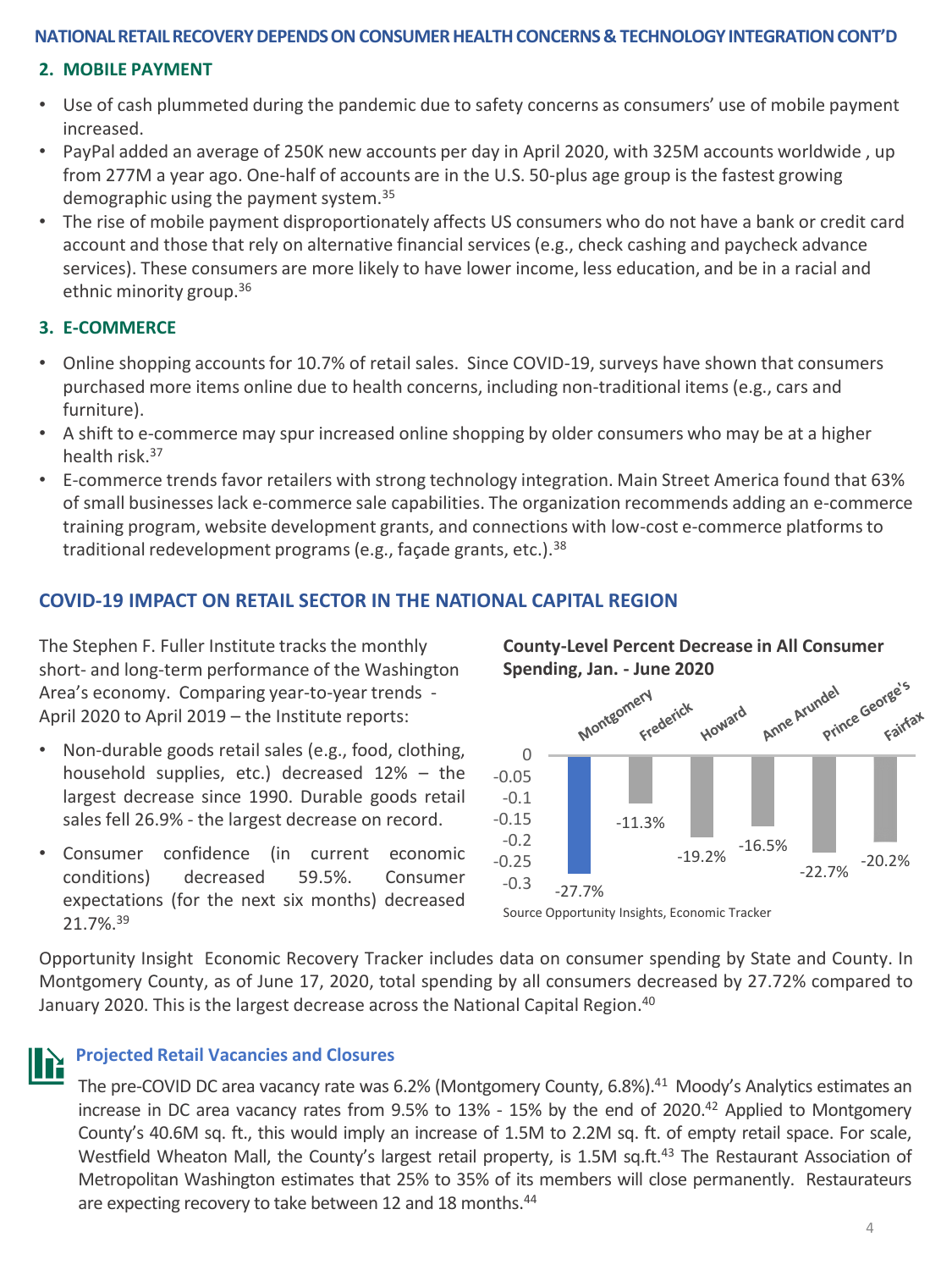# **MONTGOMERY COUNTY WORKERS IN RETAIL INDUSTRIES LIKELY TO BE DISPROPORTIONATELY AFFECTED BY COVID-19**

U.S. Census American Community Survey reports annual worker demographic data at the county level by industry. The industries included in this analysis, and the number of workers employed, are as follows: Food services and drinking places (38.5K) and Retail Trade (52.5K). Younger workers comprise a larger share of the retail workforce – 65% of the overall retail workforce compared to 36% of overall employment (ages 16-44). There are fewer White workers in selected industries compared to their share of the County workforce overall, while Black and Asian workers have a larger presence in these sectors.<sup>45</sup>



### **Share of County Workers Overall & Retail & Food Establishments**

Source: U.S. Census American Community Survey, 2018 [https://www.census.gov/programs-surveys/acs.html](about:blank)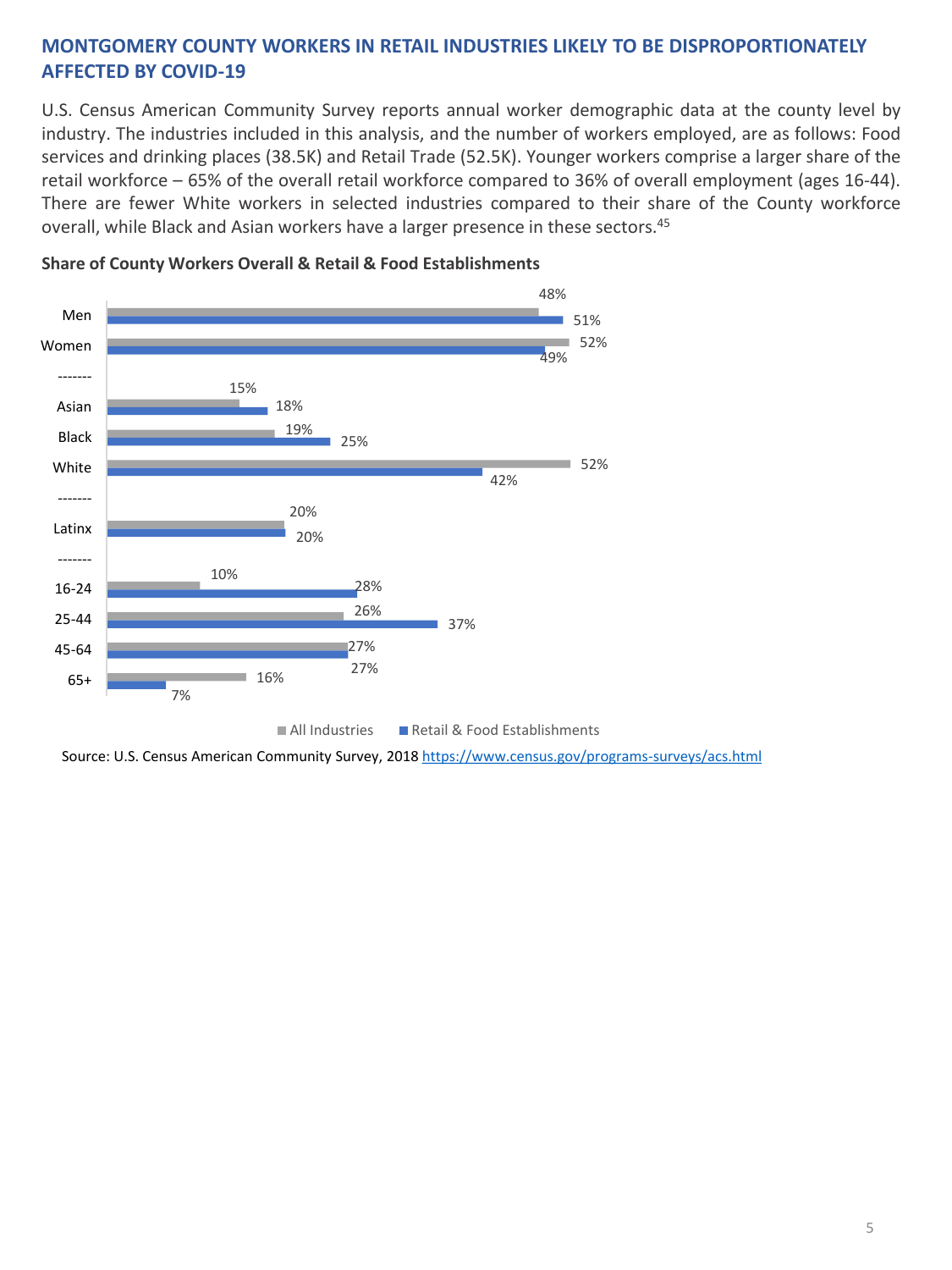## **Office of Legislative Oversight**



# Understanding COVID-19 Impact **RETAIL INDUSTRY TAKEWAYS**

The retail industry was impacted by mandated business closures and stay-at-home orders but is recovering slowly as states begin to re-open. Key short- and long-term impacts include:<sup>46</sup>

SHORT-TERM NATIONAL TRENDS *States re-open with social distancing and virus containment*

#### LONG-TERM NATIONAL TRENDS

*States have re-opened and activity is resumed*

- Consumer spending increases as health concerns decrease
- Increased use of e-commerce and mobile payment and alternative shopping experiences
- Increased focus on store and restaurant cleanliness
- Retailers look to negotiate rent concessions until economy rebounds

## **Key questions for Montgomery County**

- What could be the impact of rent concessions or nonpayment of rent on County revenues and local landlords and REITs ? Were smaller retailers and businesses able to negotiate rent concessions?
- How would County processes and operation costs change to aid smaller retailers in rent negotiations or navigating the commercial eviction process in the long-term?
- What could be the impact of decreased consumer spending on communities in the County? Are there areas or populations within the County that will experience a slower path to economic recovery?
- Are there opportunities for County to promote e-commerce for small retailers?
- How should the State and County Governments regulate health and safety in retail stores and restaurants post-pandemic? Could health and safety regulations increase consumer confidence and spending?
- How will new health and safety standards impact retail and restaurant operation costs and how could this impact retail workers and consumers?
- What are the impacts to the County retail workforce if recovery is protracted?

# **Practical next steps for County consideration**

- Measure the impact of retail market trends on property taxes and vacancy rates
- Evaluate relevant health and safety codes to meet new store cleanliness requirements, including inspections
- Review existing County economic development and commercial redevelopment programs to create opportunities to include e-commerce training and resources; See OLO Report 2020-6 for further discussion on encouraging retail in the County,
- [https://www.montgomerycountymd.gov/OLO/Resources/Files/2020%20Reports/OLOReport2020-6.pdf](about:blank)
- Track data related to County business-relief programs created during the pandemic and consumer spending to better evaluate economic recovery of the County

• Possibility of reclosing stores if pandemic spikes • Consumer spending rebounds to pre-COVID levels • Use of mobile pay and e-commerce grows

• Reduction in retail square footage as retailers and restaurants adjust to new normal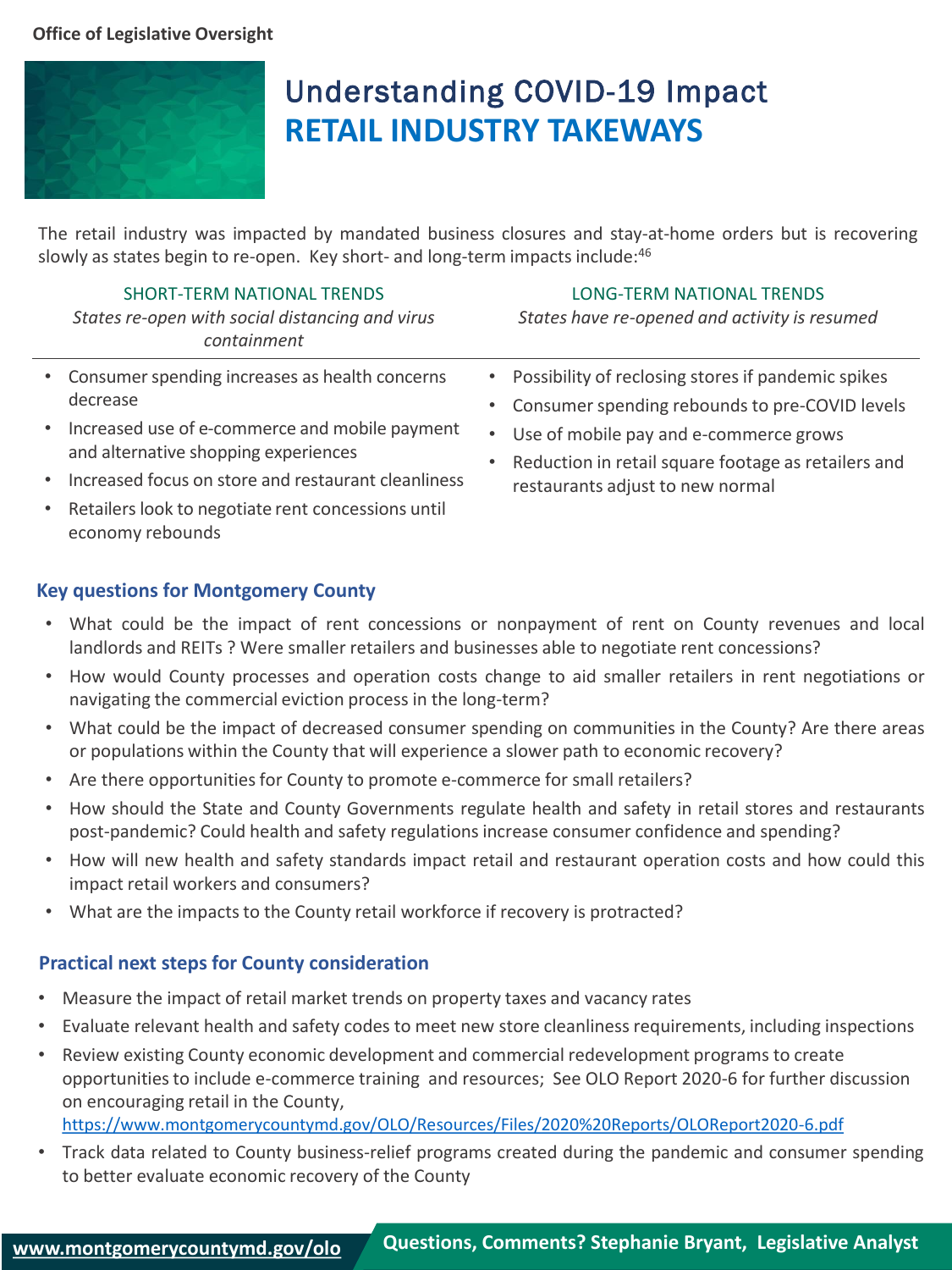# **WHAT IS RETAIL?, p. 1 SOURCES**

1 Montgomery Planning Department, Retail Market Strategy Study, 2017, [https://montgomeryplanning.org/tools/research/special](https://montgomeryplanning.org/tools/research/special-studies/retail-market-strategy-study/)studies/retail-market-strategy-study/

**MONTGOMERY COUNTY RETAIL MARKET IS STRONG AND STABLE (2019) p. 1** 

2 Todd Fawley-King, Montgomery Planning Department, Third Space, Five ways to support the retail and restaurant sector battered by COVID-19 restrictions to recover, May 22, 2020, https://montgomeryplanning.org/blog-design/2020/05/five[ways-government-can-support-the-recovery-of-the-retail](https://montgomeryplanning.org/blog-design/2020/05/five-ways-government-can-support-the-recovery-of-the-retail-restaurants-battered-by-covid-19-restrictions/)restaurants-battered-by-covid-19-restrictions/

3 Montgomery Planning Department, Montgomery County Trends A Look at People, Housing and Jobs Since 1990, 2019, https://montgomeryplanning.org/wp[content/uploads/2019/01/MP\\_TrendsReport\\_final.pdf](https://montgomeryplanning.org/wp-content/uploads/2019/01/MP_TrendsReport_final.pdf)

4 U.S. Bureau of Labor Statistics, Quarterly Census of Employment and Wages, 2018 County Annual Data, [https://www.bls.gov/cew/;](https://www.bls.gov/cew/) Publishes a quarterly count of employment and wages reported by employers covering more than 95 percent of U.S. jobs, available at the county, MSA, state and national levels by industry.

5 Montgomery Planning Department, Retail Market Strategy Study, 2017, [https://montgomeryplanning.org/tools/research/special](https://montgomeryplanning.org/tools/research/special-studies/retail-market-strategy-study/)studies/retail-market-strategy-study/

6 U.S. Census, Local Business Profile – Montgomery County MD, All Sectors,

[https://cbb.census.gov/rae/#industry0=00&geoId=24031&geoTy](https://cbb.census.gov/rae/#industry0=00&geoId=24031&geoType=county&view=report&reportType=detailed) pe=county&view=report&reportType=detailed

#### **COVID-19 RESULTS IN RETAIL SECTOR JOB LOSSES AND NONPAYMENT OF COMMERCIAL RENTS, p. 2**

7 Barbara Thau, Experts Unpack the Massive Cross-Industry Impact of the Coronavirus, From Retail to Hospitality, U.S. Chamber of Commerce, May 20, 2020, [https://www.uschamber.com/co/good-company/launch](https://www.uschamber.com/co/good-company/launch-pad/coronavirus-effects-on-major-industries)pad/coronavirus-effects-on-major-industries

8 Kelly Tyko, Are more store closings coming? As many as 25,000 stores could shutter in 2020 due to COVID-19 impact, USA Today, June 13, 2020,

[https://www.usatoday.com/story/money/2020/06/09/store](https://www.usatoday.com/story/money/2020/06/09/store-closures-2020-coronavirus-impact/5325795002/)closures-2020-coronavirus-impact/5325795002/

9 U.S. Bureau of Labor Statistics, The Employment Situation – May 2020, June 5, 2020, <https://www.bls.gov/news.release/pdf/empsit.pdf>

10 Jenny Schuetz, Halting evictions during the coronavirus crisis isn't as good as it sounds, Brookings Institute, Mar. 25, 2020, https://www.brookings.edu/blog/the-

[avenue/2020/03/25/halting-evictions-during-the-coronavirus](about:blank)crisis-isnt-as-good-as-it-sounds/

11 Heather Long, The next big problem for the economy: Businesses can't pay their rent, The Washington Post, June 4, 2020,

https://www.washingtonpost.com/business/2020/06/03/next[big-problem-businesses-cant-or-wont-pay-their-rent-its-setting](https://www.washingtonpost.com/business/2020/06/03/next-big-problem-businesses-cant-or-wont-pay-their-rent-its-setting-off-dangerous-chain-reaction/)off-dangerous-chain-reaction/

Conor Dougherty, Peter Eavis, Tenants' Troubles Put Stress on Commercial Real Estate, The New York Times, Updated June 9, 2020,

[https://www.nytimes.com/2020/06/05/business/economy/coro](https://www.nytimes.com/2020/06/05/business/economy/coronavirus-commercial-real-estate.html) navirus-commercial-real-estate.html

12 Heather Long, The next big problem for the economy: Businesses can't pay their rent, The Washington Post, June 4, 2020.

13 Conor Dougherty, Peter Eavis, Tenants' Troubles Put Stress on Commercial Real Estate, The New York Times, Updated June 9, 2020

14 Michael Stewart, Five Issues Landlords Should Consider Regarding a Pandemic's Impact on Commercial Tenants, NAIOP Commercial Real Estate Development Association, Summer 2020, https://www.naiop.org/en/Research-and-Publications/Magazine/2020/Summer-2020/Marketing-[Leasing/Five-Issues-Landlords-Should-Consider-Regarding-a-](https://www.naiop.org/en/Research-and-Publications/Magazine/2020/Summer-2020/Marketing-Leasing/Five-Issues-Landlords-Should-Consider-Regarding-a-Pandemics-Impact-on-Commercial-Tenants)Pandemics-Impact-on-Commercial-Tenants

15 Andrea Deckert, Real estate investment market may look different post-COVID-19, Rochester Business Journal, Apr. 21, 2020, [https://rbj.net/2020/04/21/real-estate-investment-](about:blank)

Matthew DiLallo, Retail REITs Continue to Struggle with Rent Collections, Million Acres, Motley Fool, June 16, 2020, https://www.fool.com/millionacres/real-estate[investing/articles/retail-reits-continue-to-struggle-with-rent](https://www.fool.com/millionacres/real-estate-investing/articles/retail-reits-continue-to-struggle-with-rent-collections/)collections/

16 Heather Long, The next big problem for the economy: Businesses can't pay their rent, The Washington Post, June 4, 2020.

17 *Ibid*. Conor Dougherty, Peter Eavis, Tenants' Troubles Put Stress on Commercial Real Estate, The New York Times, Updated June 9, 2020.

18 U.S. Small Business Administration, Paycheck Protection Program, https://www.sba.gov/funding[programs/loans/coronavirus-relief-options/paycheck-protection](https://www.sba.gov/funding-programs/loans/coronavirus-relief-options/paycheck-protection-program)program.

19 Heather Long, The next big problem for the economy: Businesses can't pay their rent, The Washington Post, June 4, 2020.

**INCREASES IN NATIONAL CONSUMER SPENDING IN MAY DROVE RETAIL SECTOR GAINS, p.3**

20 U.S. Census Bureau, Advance Monthly Sales For Retail And Food Services, May 2020, June 16, 2020, [https://www.census.gov/retail/marts/www/marts\\_current.pdf](https://www.census.gov/retail/marts/www/marts_current.pdf)

S&P Global Intelligence, June retail market: US sales rebound in May; 6 retailers go bankrupt, June 16, 2020, https://www.spglobal.com/marketintelligence/en/news[insights/latest-news-headlines/june-retail-market-us-sales](https://www.spglobal.com/marketintelligence/en/news-insights/latest-news-headlines/june-retail-market-us-sales-rebound-in-may-6-retailers-go-bankrupt-59056488)rebound-in-may-6-retailers-go-bankrupt-59056488

#### 21 *Ibid*.

Barbara Thau, Experts Unpack the Massive Cross-Industry Impact of the Coronavirus, From Retail to Hospitality, U.S. Chamber of Commerce, May 20, 2020, [https://www.uschamber.com/co/good-company/launch-](https://www.uschamber.com/co/good-company/launch-pad/coronavirus-effects-on-major-industries)

pad/coronavirus-effects-on-major-industries

22 U.S. Census Bureau, Advance Monthly Sales For Retail And Food Services, May 2020, June 16, 2020, [https://www.census.gov/retail/marts/www/marts\\_current.pdf](https://www.census.gov/retail/marts/www/marts_current.pdf)

23 Barbara Thau, Experts Unpack the Massive Cross-Industry Impact of the Coronavirus, From Retail to Hospitality, U.S. Chamber of Commerce, May 20, 2020.